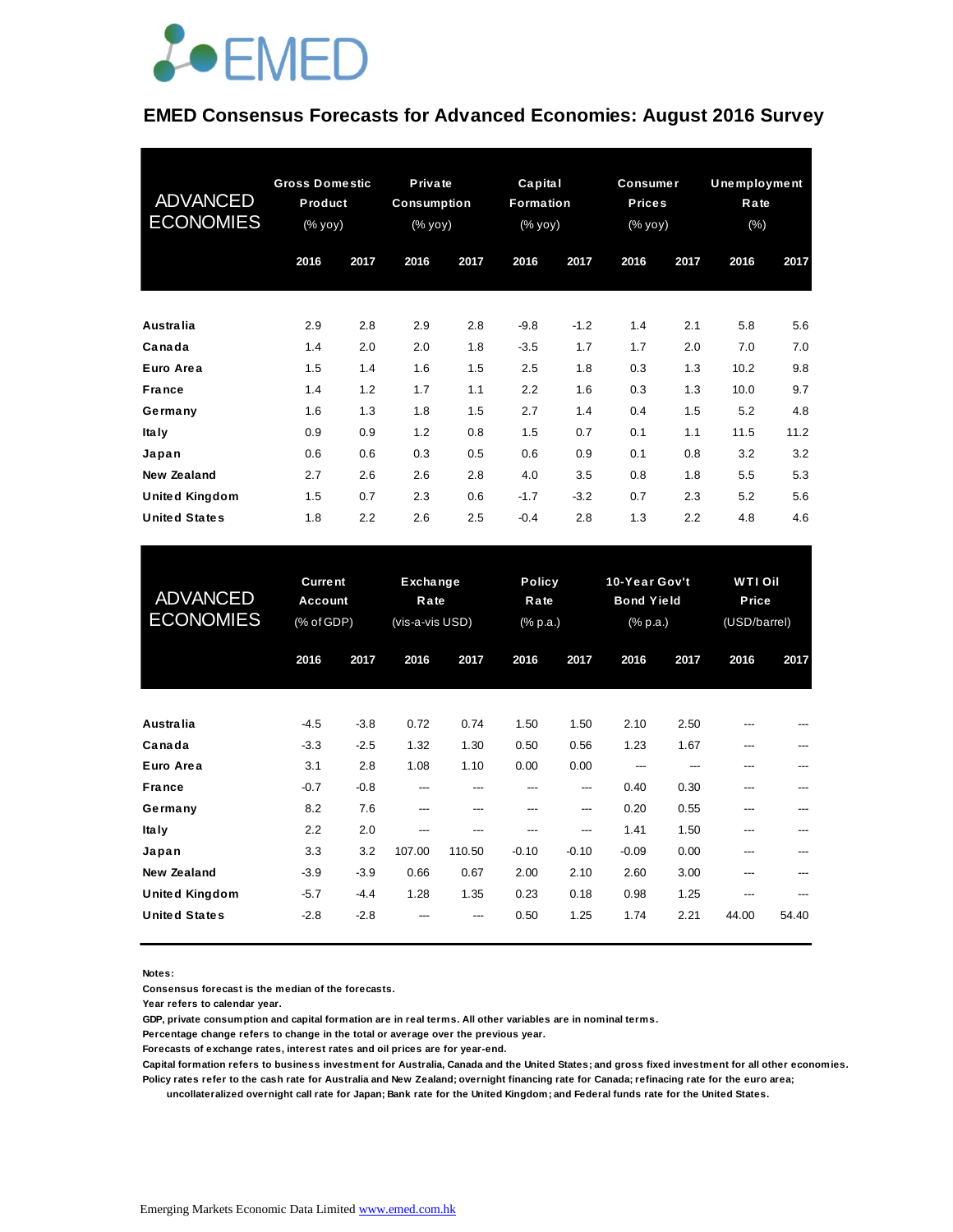

#### **EMED Consensus Forecasts for Emerging Markets: August 2016 Survey**

| <b>EMERGING</b><br><b>MARKETS</b> | <b>Gross Domestic</b><br><b>Product</b><br>$(\%$ yoy) |      | <b>Private</b><br>Consumption<br>(% yoy) |      | <b>Fixed</b><br>Investment<br>$(%$ $\sqrt{oy}$ yoy) |      | Consumer<br><b>Prices</b><br>$(% \mathsf{A}\rightarrow \mathsf{B})$ (% yoy) |      | <b>Unemployment</b><br>Rate<br>$(\% )$ |                          |
|-----------------------------------|-------------------------------------------------------|------|------------------------------------------|------|-----------------------------------------------------|------|-----------------------------------------------------------------------------|------|----------------------------------------|--------------------------|
|                                   | 2016                                                  | 2017 | 2016                                     | 2017 | 2016                                                | 2017 | 2016                                                                        | 2017 | 2016                                   | 2017                     |
|                                   |                                                       |      |                                          |      |                                                     |      |                                                                             |      |                                        |                          |
| Argentina                         | $-1.0$                                                | 3.1  | $-1.0$                                   | 3.2  | $-1.8$                                              | 5.8  | 39.7                                                                        | 22.6 | 8.0                                    | 7.5                      |
| <b>Brazil</b>                     | $-3.2$                                                | 0.5  | $-4.3$                                   | 0.3  | $-11.0$                                             | 1.1  | 8.5                                                                         | 5.6  | 10.1                                   | 10.9                     |
| Chile                             | 1.9                                                   | 2.0  | 2.0                                      | 2.2  | 1.0                                                 | 1.7  | 4.0                                                                         | 3.4  | 6.7                                    | 6.7                      |
| China                             | 6.5                                                   | 6.2  | 7.6                                      | 7.8  | 6.1                                                 | 5.3  | 2.0                                                                         | 2.0  | 4.1                                    | 4.2                      |
| Colombia                          | 2.3                                                   | 2.8  | 2.6                                      | 2.5  | 0.8                                                 | 2.7  | 7.6                                                                         | 4.0  | 9.3                                    | 9.6                      |
| <b>Czech Republic</b>             | 2.5                                                   | 2.6  | 3.0                                      | 2.2  | $-1.1$                                              | 3.2  | 0.6                                                                         | 1.9  | 4.3                                    | 4.2                      |
| <b>Hong Kong</b>                  | 1.2                                                   | 1.8  | 1.5                                      | 2.0  | $-0.4$                                              | 0.8  | 2.4                                                                         | 2.0  | 3.5                                    | 3.7                      |
| Hungary                           | 2.0                                                   | 2.6  | 3.9                                      | 3.4  | $-4.8$                                              | 3.6  | 0.6                                                                         | 2.0  | 5.6                                    | 5.5                      |
| India                             | 7.5                                                   | 7.5  | 7.5                                      | 8.3  | 5.9                                                 | 6.4  | 5.3                                                                         | 5.3  | $\cdots$                               | $\hspace{0.05cm} \ldots$ |
| Indonesia                         | 5.0                                                   | 5.3  | 5.0                                      | 5.1  | 5.9                                                 | 6.4  | 4.0                                                                         | 4.7  | 5.8                                    | 5.7                      |
| Malaysia                          | 4.2                                                   | 4.5  | 5.0                                      | 5.0  | 3.0                                                 | 3.3  | 2.4                                                                         | 2.7  | 3.4                                    | 3.5                      |
| <b>Mexico</b>                     | 2.5                                                   | 2.7  | 2.5                                      | 2.9  | 2.3                                                 | 3.6  | 2.9                                                                         | 3.3  | 4.2                                    | 4.1                      |
| <b>Philippines</b>                | 6.0                                                   | 6.0  | 5.9                                      | 6.0  | 7.5                                                 | 9.0  | 1.8                                                                         | 2.9  | 6.3                                    | 5.8                      |
| Poland                            | 3.3                                                   | 3.2  | 3.5                                      | 3.7  | 1.8                                                 | 5.7  | $-0.5$                                                                      | 1.5  | 8.7                                    | 7.0                      |
| Russia                            | $-0.9$                                                | 1.1  | $-1.3$                                   | 1.2  | $-2.4$                                              | 2.2  | 7.3                                                                         | 5.4  | 5.9                                    | 5.9                      |
| <b>Singapore</b>                  | 1.7                                                   | 2.0  | 2.2                                      | 1.8  | 1.7                                                 | 0.4  | $-0.5$                                                                      | 1.0  | 2.2                                    | 2.4                      |
| <b>South Korea</b>                | 2.6                                                   | 2.8  | 2.3                                      | 2.4  | 3.5                                                 | 3.2  | 1.1                                                                         | 1.8  | 3.5                                    | 3.5                      |
| Taiwan                            | 1.0                                                   | 2.0  | 1.7                                      | 2.2  | 1.9                                                 | 1.9  | 1.1                                                                         | 1.3  | 4.0                                    | 4.1                      |
| <b>Thailand</b>                   | 3.0                                                   | 3.2  | 2.3                                      | 2.3  | 3.5                                                 | 4.6  | 0.5                                                                         | 2.0  | 1.1                                    | 1.0                      |
| Turkey                            | 3.3                                                   | 3.0  | 3.8                                      | 2.9  | 1.8                                                 | 3.1  | 7.8                                                                         | 7.5  | 10.4                                   | 10.3                     |

|                       |                  | <b>Money</b> |                | <b>Merchandise</b> |                | <b>Merchandise</b><br><b>Current</b> |                | <b>Exchange</b> |                 |       |
|-----------------------|------------------|--------------|----------------|--------------------|----------------|--------------------------------------|----------------|-----------------|-----------------|-------|
| <b>EMERGING</b>       | <b>Supply M2</b> |              | <b>Exports</b> |                    | <b>Imports</b> |                                      | <b>Account</b> |                 | Rate            |       |
| <b>MARKETS</b>        | $(\%$ yoy)       |              | (% yoy)        |                    | (% yoy)        |                                      | (% of GDP)     |                 | (vis-a-vis USD) |       |
|                       | 2016             | 2017         | 2016           | 2017               | 2016           | 2017                                 | 2016           | 2017            | 2016            | 2017  |
|                       |                  |              |                |                    |                |                                      |                |                 |                 |       |
|                       |                  |              |                |                    |                |                                      |                |                 |                 |       |
| Argentina             | 24.5             | 24.7         | 3.9            | 4.5                | 2.6            | 4.2                                  | $-2.2$         | $-2.3$          | 15.98           | 18.05 |
| <b>Brazil</b>         | 7.1              | 5.5          | 4.0            | 3.6                | $-14.8$        | 4.0                                  | $-1.3$         | $-1.5$          | 3.54            | 3.59  |
| Chile                 | 12.9             | 15.0         | 1.0            | 2.2                | $-0.2$         | 4.6                                  | $-2.1$         | $-2.3$          | 685             | 685   |
| China                 | 11.7             | 11.0         | $-3.1$         | 2.9                | $-5.4$         | 3.3                                  | 2.6            | 2.4             | 6.70            | 6.85  |
| Colombia              | 13.7             | 15.1         | 1.5            | 5.9                | $-3.7$         | 3.0                                  | $-5.4$         | $-4.9$          | 3150            | 3176  |
| <b>Czech Republic</b> | $---$            | $\cdots$     | 6.5            | 5.3                | 5.8            | 5.8                                  | 0.9            | 0.2             | 24.6            | 24.0  |
| <b>Hong Kong</b>      | 5.8              | 6.0          | $-0.9$         | 0.3                | $-0.8$         | 0.2                                  | 1.6            | 1.7             | 7.78            | 7.80  |
| Hungary               | 4.6              | 5.0          | 5.3            | 5.8                | 6.3            | 6.2                                  | 4.3            | 3.4             | 288             | 286   |
| India                 | 12.1             | 12.5         | 1.0            | 3.8                | 1.5            | 4.7                                  | $-1.1$         | $-1.3$          | 67.9            | 67.9  |
| Indonesia             | 10.8             | 13.0         | 0.6            | 2.2                | 0.6            | 4.1                                  | $-2.3$         | $-2.4$          | 13625           | 13509 |
| Malaysia              | 7.0              | 2.0          | 1.5            | 2.7                | 2.4            | 2.6                                  | 2.5            | 2.5             | 4.10            | 3.98  |
| <b>Mexico</b>         | 11.4             | 11.2         | 2.6            | 4.0                | 1.9            | 4.7                                  | $-3.0$         | $-2.9$          | 18.4            | 18.1  |
| <b>Philippines</b>    | 10.0             | 12.0         | 3.9            | 5.8                | 5.8            | 5.2                                  | 2.7            | 2.5             | 47.1            | 47.2  |
| Poland                | 7.2              | 5.4          | 6.1            | 5.3                | 8.2            | 6.7                                  | $-0.9$         | $-1.4$          | 3.98            | 3.90  |
| Russia                | 8.0              | 7.8          | 0.8            | 2.3                | $-5.1$         | 5.2                                  | 3.6            | 4.2             | 67.0            | 65.3  |
| <b>Singapore</b>      | 1.5              | 1.5          | 2.3            | 2.1                | 2.3            | 2.7                                  | 19.5           | 19.0            | 1.39            | 1.40  |
| South Korea           | 6.6              | 9.5          | 1.8            | 2.9                | 1.2            | 2.3                                  | 7.1            | 6.6             | 1180            | 1160  |
| Taiwan                | 5.9              | 5.8          | $-0.4$         | 2.9                | $-0.7$         | 2.8                                  | 13.6           | 12.0            | 33.0            | 32.6  |
| <b>Thailand</b>       | 7.4              | 8.0          | 2.0            | 2.0                | 2.4            | 3.2                                  | 8.1            | 7.2             | 36.4            | 36.0  |
| Turkey                | 11.1             | 12.2         | 0.5            | 4.0                | 2.2            | 2.9                                  | $-4.7$         | $-4.9$          | 3.05            | 3.19  |
|                       |                  |              |                |                    |                |                                      |                |                 |                 |       |

**Notes:** 

**Consensus forecast is the median of the forecasts.**

**Year refers to calendar year except for India for which fiscal year (April to March) is used.**

**GDP, private consumption and fixed investment are in real terms. All other variables are in nominal terms.**

**Percentage change refers to change in the total or average over the previous year, except for money supply growth which is based on year-end figures.**

**Forecasts of exchange rates and interest rates are for year-end.**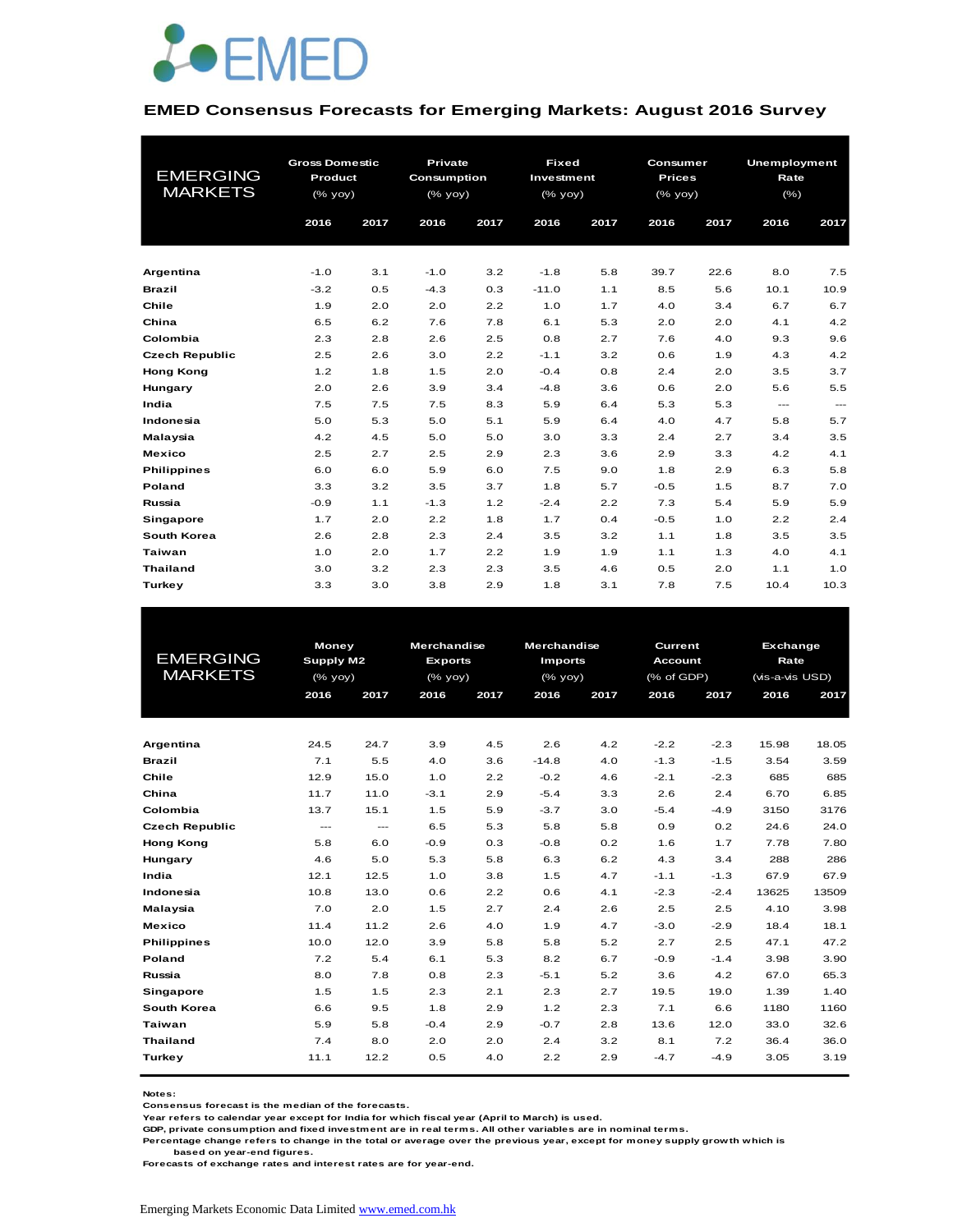### **EMED Consensus Forecasts for the United States: August 2016 Survey**

| <b>UNITED STATES</b>             | <b>Gross Domestic</b><br><b>Product</b><br>(% yoy) |      | <b>Consumer</b><br><b>Prices</b><br>(% yoy) |      | <b>UNITED STATES</b>                |      | <b>Gross Domestic</b><br><b>Product</b><br>(% yoy) |      | <b>Consumer</b><br><b>Prices</b><br>(% yoy) |  |
|----------------------------------|----------------------------------------------------|------|---------------------------------------------|------|-------------------------------------|------|----------------------------------------------------|------|---------------------------------------------|--|
|                                  | 2016                                               | 2017 | 2016                                        | 2017 |                                     | 2016 | 2017                                               | 2016 | 2017                                        |  |
| <b>ABN AMRO</b>                  | 1.7                                                | 1.8  | 1.4                                         | 1.9  | <b>ING</b>                          | 1.6  | 2.1                                                | 1.2  | 1.9                                         |  |
| <b>Action Economics</b>          | 1.5                                                | 2.3  | 1.2                                         | 2.1  | Intesa Sanpaolo                     | 1.9  | 2.3                                                | 1.1  | 2.3                                         |  |
| <b>AIB Global Treasury</b>       | 2.4                                                | 2.5  | 0.7                                         | 1.7  | <b>KBC</b>                          | 1.9  | 2.3                                                | 1.4  | 2.5                                         |  |
| <b>Allianz</b>                   | 2.0                                                | 2.1  | 1.2                                         | 2.2  | <b>Kiel Institute</b>               | 2.0  | 2.6                                                | 1.5  | 2.4                                         |  |
| <b>Bank Julius Baer</b>          | 1.6                                                | 1.8  | 1.2                                         | 2.0  | <b>Moody's Analytics</b>            | 1.6  | 2.9                                                | 1.2  | 2.3                                         |  |
| <b>Barclays Capital</b>          | 1.4                                                | 2.2  | 1.7                                         | 2.1  | <b>Mortgage Bankers Association</b> | 1.9  | 2.1                                                | 1.4  | 2.1                                         |  |
| <b>BayernLB</b>                  | 1.8                                                | 2.1  | 1.1                                         | 2.1  | <b>NAR</b>                          | 1.9  | $2.2\,$                                            | 1.4  | 2.7                                         |  |
| <b>BBVA</b>                      | 2.5                                                | 2.4  | 1.3                                         | 2.0  | <b>National Bank of Canada</b>      | 1.9  | 1.8                                                | 1.2  | 2.0                                         |  |
| <b>Berenberg Capital Markets</b> | 1.4                                                | 2.1  | 1.4                                         | 2.4  | <b>NIESR</b>                        | 1.9  | 2.3                                                | 0.9  | 1.4                                         |  |
| <b>BMO Capital Markets</b>       | 1.5                                                | 2.2  | 1.2                                         | 2.3  | <b>OCBC Bank</b>                    | 1.7  | 1.8                                                | 1.3  | 2.3                                         |  |
| <b>BNP Paribas</b>               | 1.6                                                | 1.5  | 1.2                                         | 2.1  | <b>PNC</b>                          | 2.0  | 2.3                                                | 1.2  | 2.2                                         |  |
| <b>Capital Economics</b>         | 1.5                                                | 2.0  | 1.1                                         | 3.0  | Prometeia                           | 1.9  | 2.1                                                | 1.0  | 1.6                                         |  |
| <b>CIBC World Markets</b>        | 2.0                                                | 2.1  | 1.5                                         | 2.8  | <b>Raymond James</b>                | 2.0  | $2.2\,$                                            | 1.3  | 2.1                                         |  |
| Citigroup                        | 1.8                                                | 2.0  | 1.7                                         | 1.9  | Royal Bank of Canada                | 1.5  | 2.3                                                | 1.2  | 2.3                                         |  |
| <b>Comerica Bank</b>             | 1.5                                                | 2.4  | 1.2                                         | 2.1  | <b>Schroders</b>                    | 2.0  | 1.7                                                | 1.7  | 2.1                                         |  |
| Commerzbank                      | 1.8                                                | 2.2  | 1.2                                         | 2.4  | <b>Scotia Capital</b>               | 1.5  | $2.2\,$                                            | 1.8  | 2.3                                         |  |
| <b>Credit Agricole</b>           | 1.9                                                | 2.0  | 1.3                                         | 2.2  | <b>Societe Generale</b>             | 1.9  | 2.2                                                | 1.3  | 2.4                                         |  |
| <b>Credit Suisse</b>             | 1.5                                                | 2.3  | 1.2                                         | 2.0  | <b>Standard &amp; Poor's</b>        | 2.0  | 2.4                                                | 1.4  | 2.5                                         |  |
| Daiwa Institute of Research      | 2.2                                                | 2.4  | 1.3                                         | 2.3  | <b>Standard Chartered</b>           | 1.0  | 1.3                                                | 1.3  | 1.2                                         |  |
| Danske Bank                      | 1.7                                                | 1.9  | 1.4                                         | 2.5  | <b>TD Economics</b>                 | 1.8  | 2.0                                                | 1.4  | 2.6                                         |  |
| <b>DBS Bank</b>                  | 2.1                                                | 2.7  | 1.6                                         | 2.3  | <b>UOB</b>                          | 2.5  | 2.7                                                | 1.3  | 2.5                                         |  |
| Deka Bank                        | 2.0                                                | 2.3  | 1.4                                         | 2.8  |                                     |      |                                                    |      |                                             |  |
| Desjardins                       | 1.7                                                | 2.4  | 1.3                                         | 2.1  |                                     |      |                                                    |      |                                             |  |
| <b>DIW Berlin</b>                | 1.8                                                | 2.3  | 1.6                                         | 1.7  | <b>CONSENSUS</b>                    |      |                                                    |      |                                             |  |
| <b>DZ Bank</b>                   | 1.6                                                | 2.0  | 1.3                                         | 2.5  | Median                              | 1.8  | 2.2                                                | 1.3  | 2.2                                         |  |
| <b>Fannie Mae</b>                | 1.5                                                | 2.2  | 1.2                                         | 2.2  | Mean                                | 1.8  | 2.2                                                | 1.3  | 2.2                                         |  |
| <b>First Trust Advisors</b>      | 1.8                                                | 2.5  | 1.3                                         | 2.7  | High                                | 2.5  | 2.9                                                | 1.8  | 3.0                                         |  |
| <b>Freddie Mac</b>               | 1.5                                                | 1.9  | 1.5                                         | 2.2  | Low                                 | 1.0  | 1.3                                                | 0.7  | 1.2                                         |  |
| Handelsbanken                    | 1.7                                                | 2.0  | 1.7                                         | 2.0  | <b>Standard Deviation</b>           | 0.3  | 0.3                                                | 0.2  | 0.3                                         |  |
| Continues in the next column     |                                                    |      |                                             |      |                                     |      |                                                    |      |                                             |  |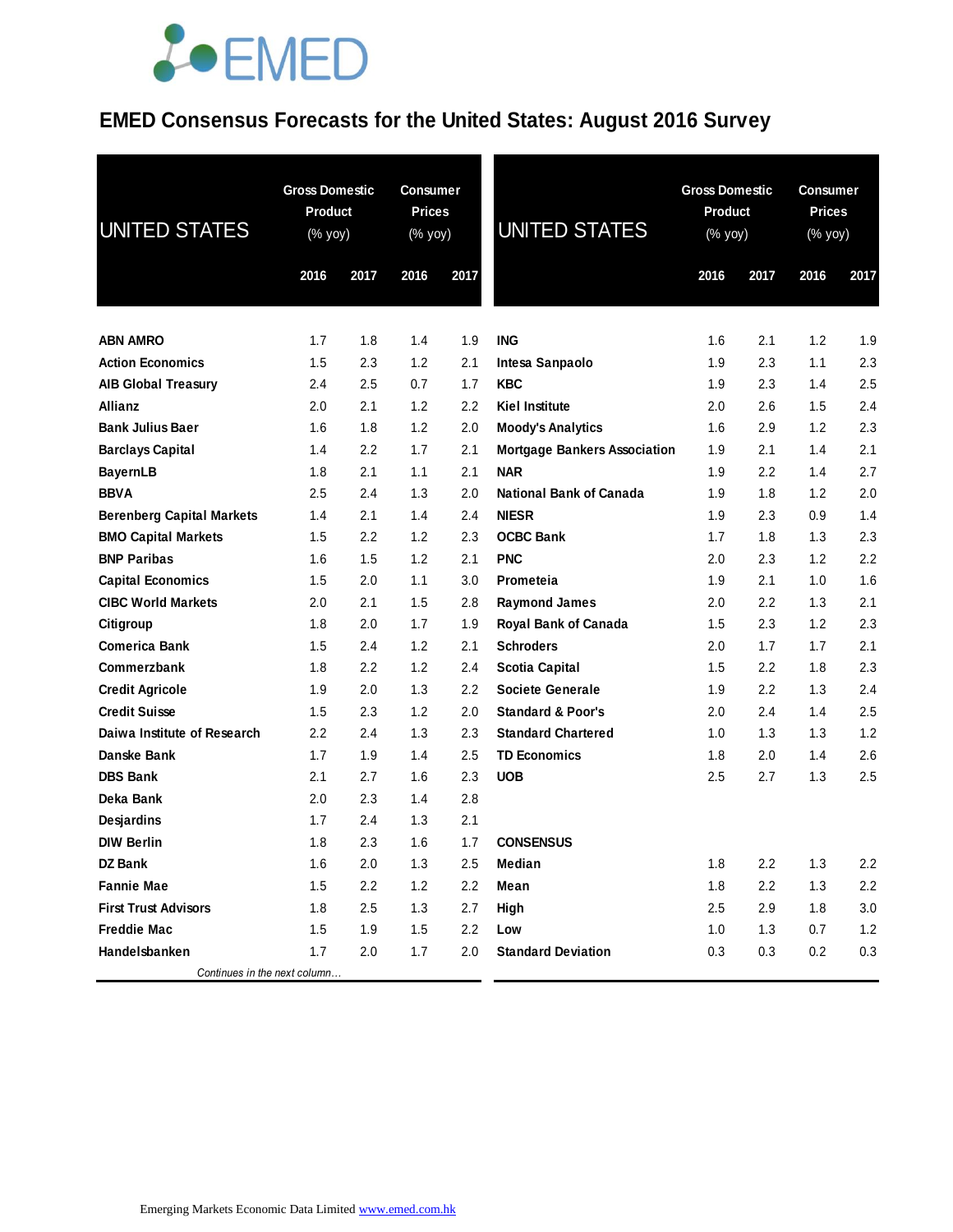### **EMED Consensus Forecasts for the Euro Area: August 2016 Survey**

| <b>EURO AREA</b>                 | <b>Gross Domestic</b><br><b>Product</b><br>(% yoy) |      | <b>Consumer</b><br><b>Prices</b><br>(% yoy) |      | <b>EURO AREA</b>          | <b>Gross Domestic</b><br><b>Product</b><br>(% yoy) |      | Consumer<br><b>Prices</b><br>(% yoy) |      |
|----------------------------------|----------------------------------------------------|------|---------------------------------------------|------|---------------------------|----------------------------------------------------|------|--------------------------------------|------|
|                                  | 2016                                               | 2017 | 2016                                        | 2017 |                           | 2016                                               | 2017 | 2016                                 | 2017 |
| <b>ABN AMRO</b>                  | 1.3                                                | 1.0  | 0.3                                         | 1.5  | <b>ING</b>                | 1.5                                                | 1.3  | 0.3                                  | 1.0  |
| <b>AIB Global Treasury</b>       | 1.5                                                | 1.6  | 0.5                                         | 1.4  | Intesa Sanpaolo           | 1.7                                                | 1.6  | 0.3                                  | 1.1  |
| <b>Allianz</b>                   | 1.5                                                | 1.6  | 0.3                                         | 1.6  | <b>KBC</b>                | 1.4                                                | 1.4  | 0.2                                  | 1.5  |
| <b>Bank Julius Baer</b>          | 1.7                                                | 1.3  | 0.2                                         | 1.1  | <b>Kiel Institute</b>     | 1.7                                                | 1.9  | 0.2                                  | 1.4  |
| <b>Barclays Capital</b>          | 1.5                                                | 0.6  | 0.2                                         | 1.1  | Monte Dei Paschi Di Siena | 1.6                                                | 1.3  | 0.1                                  | 0.8  |
| <b>BayernLB</b>                  | 1.2                                                | 0.6  | 0.1                                         | 1.4  | <b>Moody's Analytics</b>  | 1.6                                                | 1.8  | 0.4                                  | 1.1  |
| <b>BBVA</b>                      | 1.6                                                | 1.9  | 0.2                                         | 1.3  | <b>NIESR</b>              | 1.4                                                | 1.3  | 0.1                                  | 1.3  |
| <b>Berenberg Capital Markets</b> | 1.5                                                | 1.4  | 0.3                                         | 1.6  | <b>OCBC Bank</b>          | 1.5                                                | 1.6  | 0.3                                  | 1.4  |
| <b>BMO Capital Markets</b>       | 1.5                                                | 1.4  | 0.0                                         | 0.3  | Prometeia                 | 1.5                                                | 1.2  | 0.3                                  | 1.3  |
| <b>BNP Paribas</b>               | 1.5                                                | 1.0  | 0.2                                         | 1.1  | Royal Bank of Canada      | 1.5                                                | 1.2  | 0.3                                  | 1.0  |
| <b>Capital Economics</b>         | 1.2                                                | 1.0  | 0.4                                         | 1.3  | <b>Schroders</b>          | 1.6                                                | 1.3  | 0.6                                  | 1.4  |
| <b>CIBC World Markets</b>        | 1.6                                                | 1.8  | 0.8                                         | 1.6  | <b>Scotia Capital</b>     | 1.4                                                | 1.1  | 0.8                                  | 1.4  |
| Citigroup                        | 1.5                                                | 1.1  | 0.3                                         | 1.2  | <b>Societe Generale</b>   | 1.6                                                | 1.3  | 0.4                                  | 1.5  |
| Commerzbank                      | 1.5                                                | 1.5  | 0.3                                         | 1.3  | <b>Standard Chartered</b> | 1.4                                                | 1.5  | 0.4                                  | 1.9  |
| <b>Credit Agricole</b>           | 1.5                                                | 1.4  | 0.2                                         | 1.2  | <b>TD Economics</b>       | 1.5                                                | 1.5  | 0.2                                  | 1.4  |
| <b>Credit Suisse</b>             | 1.5                                                | 1.0  | 0.3                                         | 1.5  | <b>UOB</b>                | 1.5                                                | 1.6  | 0.3                                  | 1.4  |
| Danske Bank                      | 1.2                                                | 0.7  | 0.3                                         | 1.3  |                           |                                                    |      |                                      |      |
| <b>DBS Bank</b>                  | 1.7                                                | 1.8  | 0.2                                         | 0.8  |                           |                                                    |      |                                      |      |
| Deka Bank                        | 1.6                                                | 1.2  | 0.3                                         | 1.3  | <b>CONSENSUS</b>          |                                                    |      |                                      |      |
| <b>DIW Berlin</b>                | 1.6                                                | 1.7  | 0.4                                         | 1.3  | Median                    | 1.5                                                | 1.4  | 0.3                                  | 1.3  |
| <b>DZ Bank</b>                   | 1.3                                                | 1.0  | 0.0                                         | 1.3  | Mean                      | 1.5                                                | 1.4  | 0.3                                  | 1.3  |
| <b>ETLA</b>                      | 1.7                                                | 1.4  | 0.2                                         | 1.0  | High                      | 1.8                                                | 1.9  | 0.8                                  | 1.9  |
| <b>EUROFER</b>                   | 1.8                                                | 1.7  | 0.3                                         | 1.5  | Low                       | 1.2                                                | 0.6  | 0.0                                  | 0.3  |
| Handelsbanken                    | 1.5                                                | 1.5  | 0.3                                         | 1.3  | <b>Standard Deviation</b> | 0.1                                                | 0.3  | 0.2                                  | 0.3  |
| Continues in the next column     |                                                    |      |                                             |      |                           |                                                    |      |                                      |      |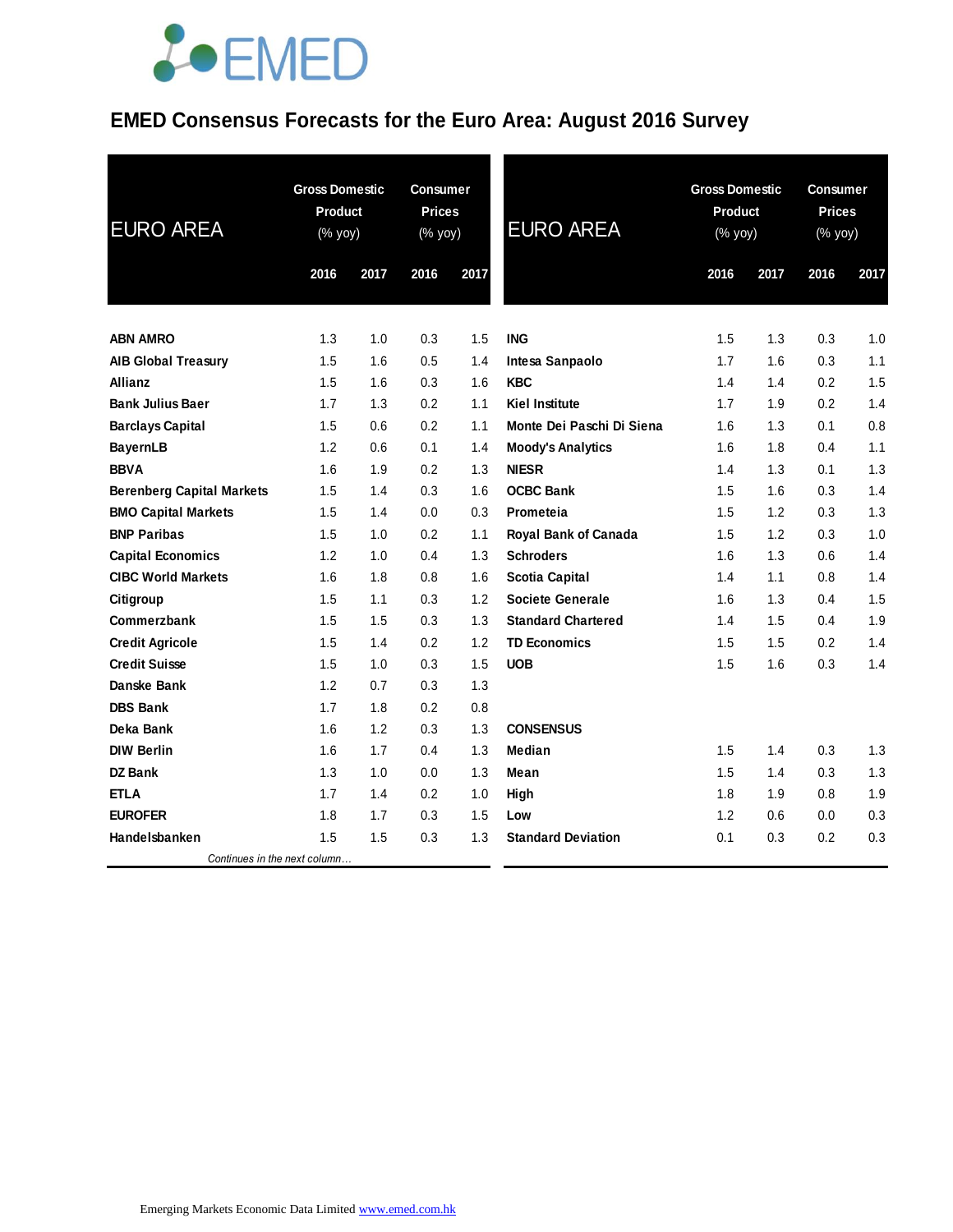### **EMED Consensus Forecasts for Japan: August 2016 Survey**

| <b>JAPAN</b>                     | <b>Gross Domestic</b><br>Product<br>$(% \mathsf{Y}^{\prime }\mathsf{Y}^{\prime }\mathsf{Y}^{\prime })$ |        | <b>Consumer</b><br><b>Prices</b><br>(% yoy) |      | <b>JAPAN</b>              |      | <b>Gross Domestic</b><br>Product<br>$(\%$ yoy) |        | <b>Consumer</b><br><b>Prices</b><br>$(% \mathsf{Y}^{\prime }\mathsf{Y}^{\prime })$ (% $\mathsf{Y}^{\prime }\mathsf{Y}^{\prime }\mathsf{Y}^{\prime })$ |  |
|----------------------------------|--------------------------------------------------------------------------------------------------------|--------|---------------------------------------------|------|---------------------------|------|------------------------------------------------|--------|-------------------------------------------------------------------------------------------------------------------------------------------------------|--|
|                                  | 2016                                                                                                   | 2017   | 2016                                        | 2017 |                           | 2016 | 2017                                           | 2016   | 2017                                                                                                                                                  |  |
| <b>ABN AMRO</b>                  | 0.6                                                                                                    | 0.7    | 0.0                                         | 1.0  | <b>ING</b>                | 0.5  | 0.4                                            | 0.3    | 2.1                                                                                                                                                   |  |
| <b>AIB Global Treasury</b>       | 0.5                                                                                                    | $-0.1$ | 0.2                                         | 0.5  | <b>JCER</b>               | 0.5  | 0.9                                            | 0.2    | 0.7                                                                                                                                                   |  |
| <b>Allianz</b>                   | 0.6                                                                                                    | 0.7    | 0.1                                         | 0.9  | <b>KBC</b>                | 0.7  | 0.8                                            | 0.2    | 0.5                                                                                                                                                   |  |
| <b>Bank Julius Baer</b>          | 0.7                                                                                                    | 1.2    | $-0.3$                                      | 0.1  | <b>Kiel Institute</b>     | 0.6  | 1.1                                            | 0.2    | 0.7                                                                                                                                                   |  |
| Bank of Tokyo-Mitsubishi UFJ     | 0.7                                                                                                    | 0.9    | 0.2                                         | 0.8  | <b>Mizuho Securities</b>  | 0.9  | 0.2                                            | 0.1    | 2.0                                                                                                                                                   |  |
| <b>Barclays Capital</b>          | 0.7                                                                                                    | 1.2    | $-0.4$                                      | 0.5  | <b>NIESR</b>              | 0.3  | 0.5                                            | $-0.4$ | 0.1                                                                                                                                                   |  |
| <b>BayernLB</b>                  | 0.0                                                                                                    | 0.5    | $-0.3$                                      | 0.4  | <b>OCBC Bank</b>          | 0.5  | 0.7                                            | 0.0    | 0.9                                                                                                                                                   |  |
| <b>BBVA</b>                      | 0.8                                                                                                    | 0.8    | 0.7                                         | 1.5  | Prometeia                 | 0.5  | 0.5                                            | 0.0    | 0.1                                                                                                                                                   |  |
| <b>Berenberg Capital Markets</b> | 0.6                                                                                                    | 0.7    | $-0.2$                                      | 1.5  | <b>Schroders</b>          | 0.6  | 0.9                                            | $-0.1$ | 0.8                                                                                                                                                   |  |
| <b>BMO Capital Markets</b>       | 0.6                                                                                                    | 0.7    | $-0.2$                                      | 0.3  | <b>Scotia Capital</b>     | 0.6  | 0.6                                            | 0.3    | 0.7                                                                                                                                                   |  |
| <b>BNP Paribas</b>               | 0.4                                                                                                    | 0.1    | $-0.2$                                      | 0.5  | <b>Societe Generale</b>   | 0.5  | 1.2                                            | $-0.2$ | 0.7                                                                                                                                                   |  |
| <b>Capital Economics</b>         | 0.5                                                                                                    | 0.8    | 0.0                                         | 1.0  | <b>Standard Chartered</b> | 0.7  | 1.0                                            | 0.1    | 0.8                                                                                                                                                   |  |
| <b>CIBC World Markets</b>        | 0.6                                                                                                    | 0.6    | 0.6                                         | 1.3  | <b>TD Economics</b>       | 0.6  | 0.8                                            | 0.0    | 1.4                                                                                                                                                   |  |
| Citigroup                        | 0.5                                                                                                    | 0.6    | $-0.1$                                      | 0.5  | <b>UOB</b>                | 0.6  | 0.8                                            | 0.1    | 0.9                                                                                                                                                   |  |
| Commerzbank                      | 0.5                                                                                                    | 0.5    | 0.0                                         | 0.9  |                           |      |                                                |        |                                                                                                                                                       |  |
| <b>Credit Agricole</b>           | 0.4                                                                                                    | 0.8    | $-0.1$                                      | 0.5  |                           |      |                                                |        |                                                                                                                                                       |  |
| <b>Credit Suisse</b>             | 0.4                                                                                                    | 0.2    | $-0.3$                                      | 0.0  | <b>CONSENSUS</b>          |      |                                                |        |                                                                                                                                                       |  |
| Daiwa Institute of Research      | 0.5                                                                                                    | 0.4    | 0.0                                         | 1.7  | Median                    | 0.6  | 0.7                                            | 0.0    | 0.8                                                                                                                                                   |  |
| <b>DBS Bank</b>                  | 0.5                                                                                                    | 0.6    | $-0.1$                                      | 0.6  | Mean                      | 0.6  | 0.7                                            | 0.0    | 0.8                                                                                                                                                   |  |
| Deka Bank                        | 0.7                                                                                                    | 1.5    | 0.1                                         | 1.6  | High                      | 0.9  | 1.5                                            | 0.7    | 2.1                                                                                                                                                   |  |
| <b>DIW Berlin</b>                | 0.6                                                                                                    | 0.5    | 0.1                                         | 1.0  | Low                       | 0.0  | $-0.1$                                         | $-0.4$ | 0.0                                                                                                                                                   |  |
| <b>DZ Bank</b>                   | 0.5                                                                                                    | 0.6    | 0.1                                         | 0.7  | <b>Standard Deviation</b> | 0.2  | 0.3                                            | 0.2    | 0.5                                                                                                                                                   |  |
| Continues in the next column     |                                                                                                        |        |                                             |      |                           |      |                                                |        |                                                                                                                                                       |  |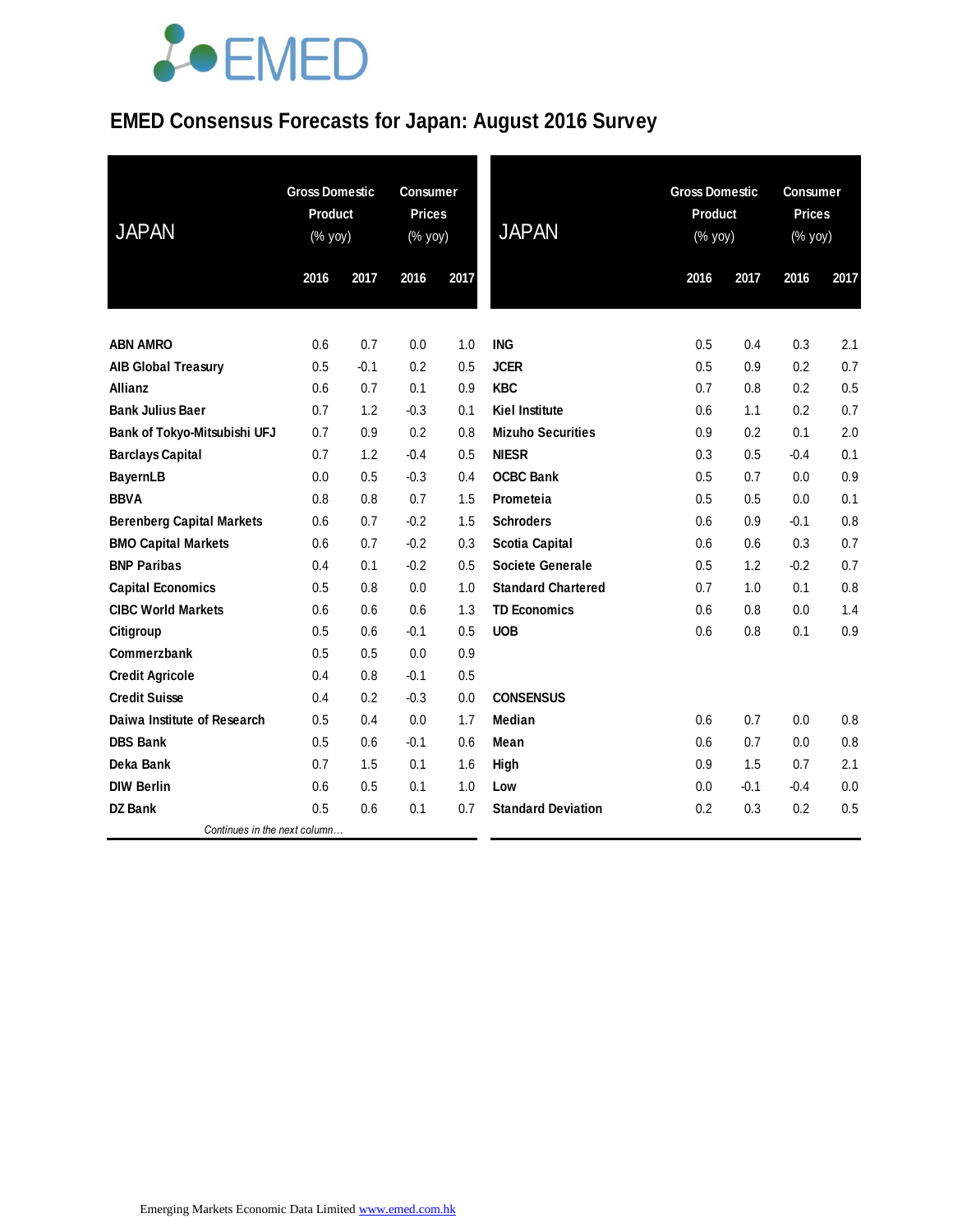### **EMED Consensus Forecasts for China: August 2016 Survey**

| <b>CHINA</b>                     |      | <b>Gross Domestic</b><br><b>Consumer</b><br><b>Prices</b><br><b>Product</b><br>(% yoy)<br>(% yoy) |      |      | <b>CHINA</b>                  | <b>Gross Domestic</b><br><b>Product</b><br>$(% \mathsf{Y}^{\prime }\mathsf{Y}^{\prime }\mathsf{Y}^{\prime })$ |      | <b>Consumer</b><br><b>Prices</b><br>$(% \mathsf{Y}^{\prime }\mathsf{Y}^{\prime }\mathsf{Y}^{\prime })$ |      |
|----------------------------------|------|---------------------------------------------------------------------------------------------------|------|------|-------------------------------|---------------------------------------------------------------------------------------------------------------|------|--------------------------------------------------------------------------------------------------------|------|
|                                  | 2016 | 2017                                                                                              | 2016 | 2017 |                               | 2016                                                                                                          | 2017 | 2016                                                                                                   | 2017 |
| <b>ABN AMRO</b>                  | 6.5  | 6.0                                                                                               | 2.0  | 2.0  | <b>DZ Bank</b>                | 6.5                                                                                                           | 6.0  | 2.0                                                                                                    | 2.1  |
| <b>Allianz</b>                   | 6.5  | 6.0                                                                                               | 2.4  | 2.7  | <b>ICBC</b> International     | 6.8                                                                                                           | 6.6  | 2.1                                                                                                    | 2.0  |
| <b>Bank Julius Baer</b>          | 6.4  | 6.2                                                                                               | 2.3  | 2.0  | <b>ING</b>                    | 6.6                                                                                                           | 6.5  | 2.0                                                                                                    | 1.4  |
| <b>Bank of East Asia</b>         | 6.7  | 6.5                                                                                               | 2.0  | 1.8  | Intesa Sanpaolo               | 6.3                                                                                                           | 6.1  | 2.0                                                                                                    | 2.2  |
| <b>Barclays Capital</b>          | 6.6  | 5.7                                                                                               | 2.2  | 2.0  | <b>Kiel Institute</b>         | 6.5                                                                                                           | 6.2  | 1.8                                                                                                    | 2.0  |
| <b>BayernLB</b>                  | 6.3  | 6.0                                                                                               | 1.8  | 2.0  | <b>NIESR</b>                  | 6.6                                                                                                           | 6.2  | 2.1                                                                                                    | 1.6  |
| <b>BBVA</b>                      | 6.4  | 5.8                                                                                               | 2.3  | 2.7  | <b>OCBC Bank</b>              | 6.6                                                                                                           | 6.2  | 2.2                                                                                                    | 2.5  |
| <b>Berenberg Capital Markets</b> | 6.6  | 6.1                                                                                               | 2.0  | 2.1  | <b>Royal Bank of Scotland</b> | 6.7                                                                                                           | 6.6  | 1.9                                                                                                    | 2.1  |
| <b>BMO Capital Markets</b>       | 6.6  | 6.0                                                                                               | 1.8  | 1.6  | <b>Schroders</b>              | 6.4                                                                                                           | 6.2  | 2.2                                                                                                    | 2.0  |
| <b>BNP Paribas</b>               | 6.6  | 6.3                                                                                               | 1.5  | 1.7  | <b>Scotia Capital</b>         | 6.5                                                                                                           | 6.1  | 2.2                                                                                                    | 2.3  |
| <b>Capital Economics</b>         | 6.8  | 6.5                                                                                               | 2.0  | 2.0  | <b>Societe Generale</b>       | 6.5                                                                                                           | 6.0  | 2.0                                                                                                    | 2.1  |
| Citigroup                        | 6.4  | 6.0                                                                                               | 1.9  | 2.0  | <b>Standard Chartered</b>     | 6.8                                                                                                           | 6.7  | 2.1                                                                                                    | 2.4  |
| Commerzbank                      | 6.3  | 5.8                                                                                               | 1.8  | 2.0  | <b>UOB</b>                    | 6.8                                                                                                           | 6.7  | 2.0                                                                                                    | 1.9  |
| <b>Credit Agricole</b>           | 6.5  | 6.5                                                                                               | 1.7  | 1.8  |                               |                                                                                                               |      |                                                                                                        |      |
| <b>Credit Suisse</b>             | 6.5  | 6.5                                                                                               | 2.0  | 1.7  | <b>CONSENSUS</b>              |                                                                                                               |      |                                                                                                        |      |
| Daiwa Institute of Research      | 6.5  | 6.0                                                                                               | 1.7  | 0.0  | Median                        | 6.5                                                                                                           | 6.2  | 2.0                                                                                                    | 2.0  |
| Danske Bank                      | 6.7  | 6.6                                                                                               | 2.3  | 2.0  | Mean                          | 6.5                                                                                                           | 6.2  | 2.0                                                                                                    | 2.0  |
| <b>DBS Bank</b>                  | 6.5  | 6.5                                                                                               | 2.0  | 1.8  | High                          | 6.8                                                                                                           | 6.7  | 2.4                                                                                                    | 2.9  |
| Deka Bank                        | 6.5  | 6.4                                                                                               | 1.9  | 2.1  | Low                           | 6.1                                                                                                           | 5.7  | 0.9                                                                                                    | 0.0  |
| <b>DIW Berlin</b>                | 6.1  | 6.0                                                                                               | 0.9  | 2.9  | <b>Standard Deviation</b>     | 0.2                                                                                                           | 0.3  | 0.3                                                                                                    | 0.5  |
| Continues in the next column     |      |                                                                                                   |      |      |                               |                                                                                                               |      |                                                                                                        |      |